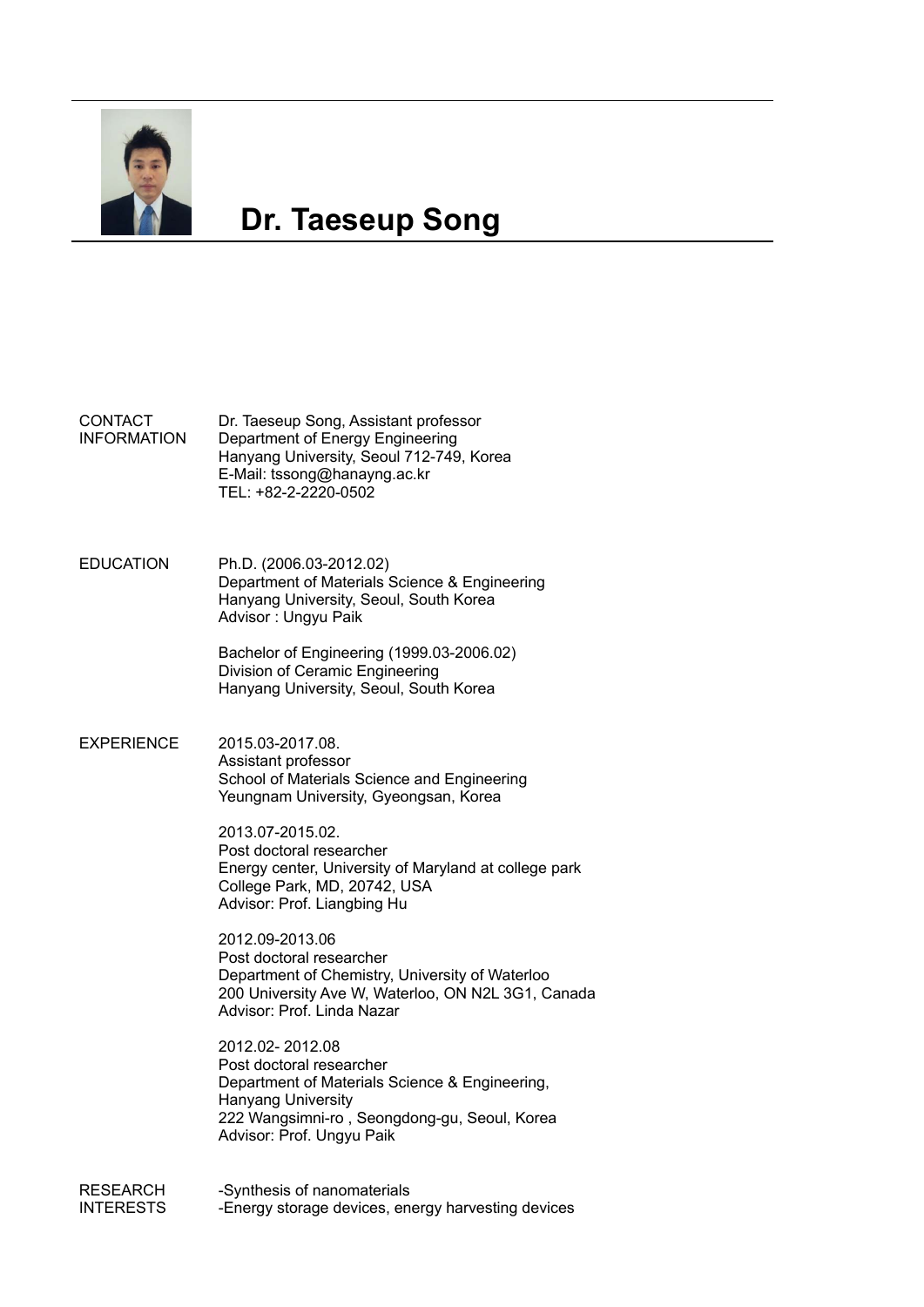## SELECTED PUBLICATIONS

**[1] Song, T**.; Xia, J.; Lee, J. H.; Lee, D. H.; Kwon, M. S.; Choi, J. M.; Wu, J.; Doo, S. K.; Chang, H.; Park, W. I.; Zang, D. S.; Kim, H.; Huang, Y.; Hwang, K. C.; Rogers, J. A.; Paik, U. Arrays of sealed silicon nanotubes as anodes for lithium ion batteries, *Nano letters*, 2010, 10, 1710. **Citation >600**



**[2] Song, T**.; Cheng, H.; Choi, H.; Han, H.; Lee, D.; Yoo, D.; Kwon, M.; Choi, J.; Doo, S.; Chang, H.; Huang, Y.; Park, W.; Chung, Y.; Kim, H.; Rogers, J. A.; Paik, U. Si/Ge Double Layered Nanotube Array as Lithium Ion Battery Anode, *ACS Nano*, 2012, 6 (1), 303–309



**[3] Song, T**.\*; Jeon, Y.\*; Samal, M.; Han, H.; Park, H.; Yi, D. K.; Choi, J. M.; Choi Y.; Paik. U., Ge inverse opal with porous wall as an anode for lithium ion batteries, *Energy & Environmental science*, 2012, 5, 9028-9033 (\*equally contributed)



**[4]** Xu, S.; Zhang, Y.; Cho, J.; Lee, J.; Huang, X.; Jia, L.; Fan, J.; Su, Y.; Su, J.; Zhang, H.; Cheng, H.; Lu, B.; Yu, C.; Chuang, C.; Kim, T-I.; **Song, T.**; Shigeta, K.; Kang, S.; Dagdeviren, C.; Petrov, I.; Braun, P.; Huang, Y.\*; Paik, U.; Rogers, J.\*; Stretchable batteries with self-similar serpentine interconnects and integrated wireless recharging systems, Nature Communications, 2013, 4, 1543



**[5]** Choi, H., Shin, D., Yeo, B.C., **Song, T.**, Han, S.S., Park, N., Kim, S.\*, Simultaneously controllable doping sites and the activity of a W-N co-doped TiO2 photocatalyst, ACS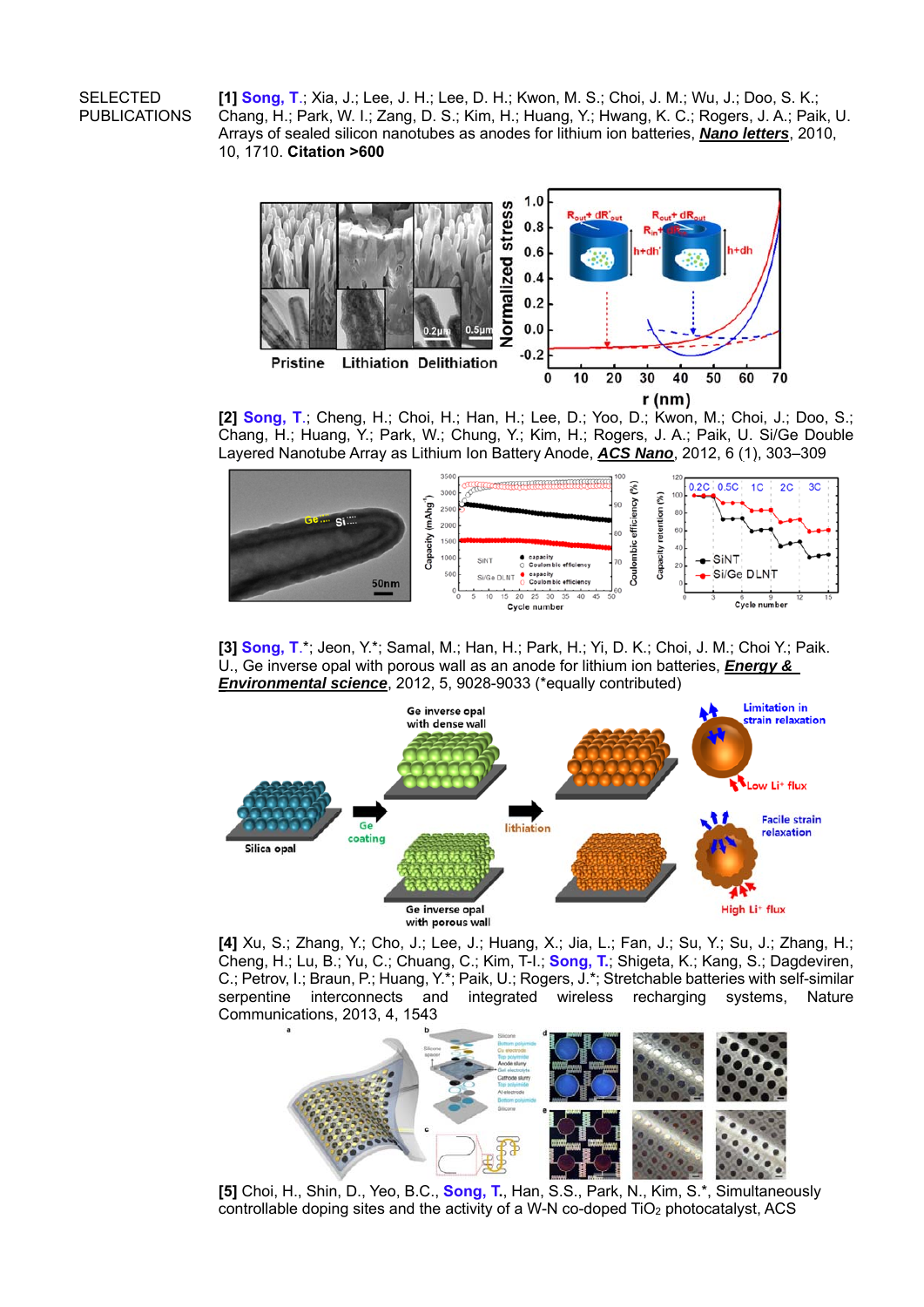

**[6]** S. Khan, H. Cho, D. Kim, S. S. Han, K. H. Lee, S. Cho\*, **T. Song\***, H. Choi\*, Defect engineering toward strong photocatalysis of Nb-doped anatase TiO2: Computational predictions and experimental verifications, Applied Catalysis B: Environmental, 2017,206, 520-530



**[7]** S. Dutta, A. Indra, Y. Feng, **T. Song**, U. Paik\*, Self-Supported Nickel Iron Layered Double Hydroxide-Nickel Selenide Electrocatalyst for Superior Water Splitting Activity. ACS Applied Materials & Interfaces, 2017, 9, 33766-33774



**[8]** H. Park, J. Kwon, H. Choi, **T. Song**\*, U. Paik\*, Microstructural control of new intercalation layered titanoniobates with large and reversible d-spacing for easy Na+ ion uptake. Science Advances, 2017, 3, 1-10.



**[9]** S Dutta, A Indra, Y Feng, HS Han, **T. Song\***. Promoting Electrocatalytic Overall Water Splitting with Nanohybrid of Transition Metal Nitride-Oxynitride. Applied Catalysis B: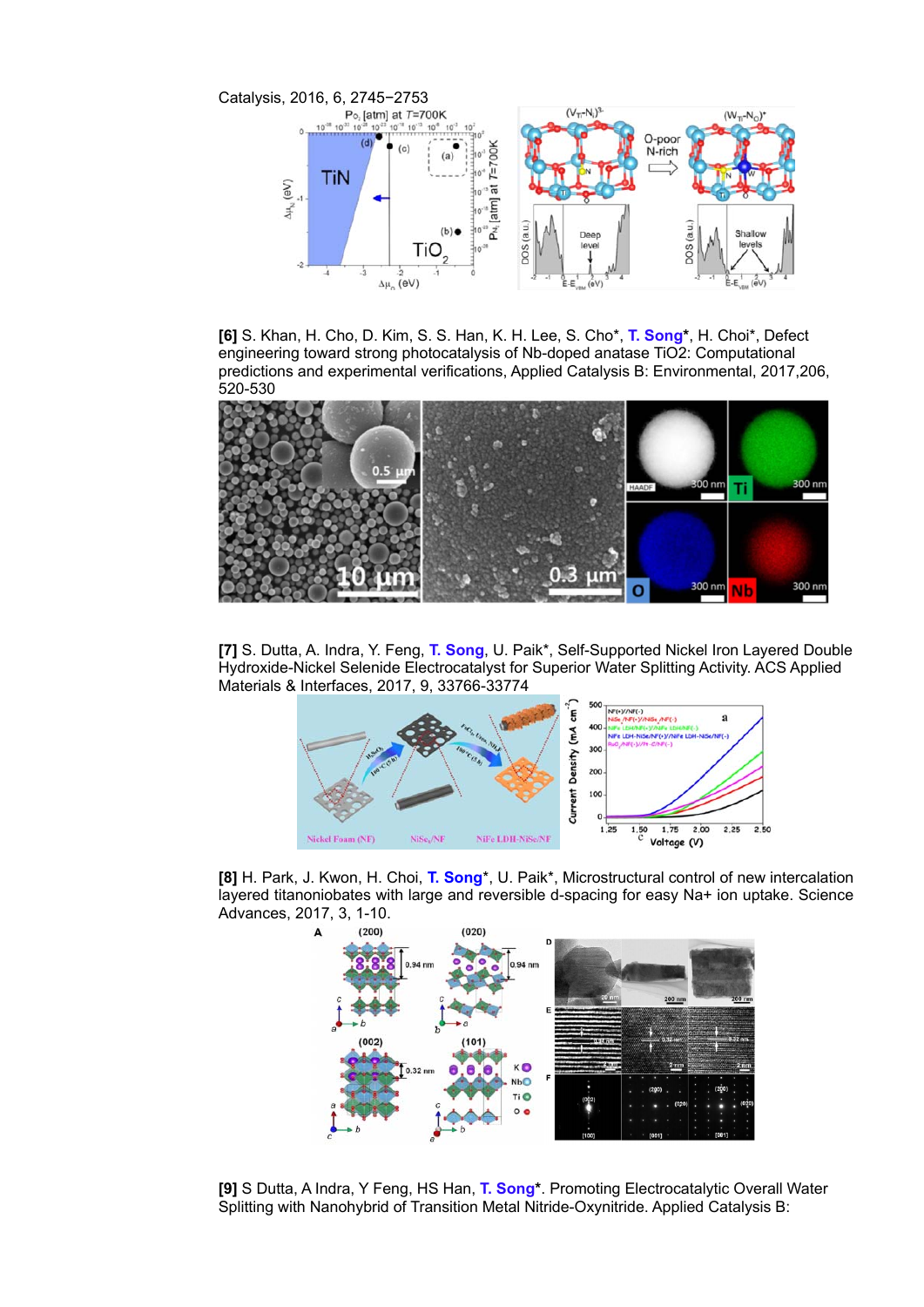Environmental. 2018, 241, p521-527



**[10]** HS Han, KM Kim, H Choi\*, G Ali, KY Chung, YR Hong, J Choi, J Kwon, S. Lee, J. Lee, J. Ryu, **T. song\*,** S.Mhim\*. Parallelized Reaction Pathway and Stronger Internal Band Bending by Partial Oxidation of Metal Sulfide–Graphene Composites: Important Factors of Synergistic Oxygen Evolution Reaction Enhancement. ACS Catalysis. 2018, 8 (5), p4091- 4102



#### REFEREED JOURNAL PUBLICATIONS

**[1] Song, T**.; Choung, J. W.; Park, J. G.; Park, W. I.; Rogers, J. A.; Paik, U. Surface polarity and shape-controlled synthesis of ZnO nanostructures on GaN thin films based on catalystfree metalorganic vapor phase epitaxy, Advanced Materials, 2008, 20, 4464.

**[2]** Son, K. S.; Lee, D. H.; Choung, J. W.; Pyun, Y. B.; Park, W. I.; **Song, T.**; Paik, U. Catalystfree synthesis and cathodoluminescent properties of ZnO nanobranches on Si nanowire backbones, Journal of Materials Research, 2008, 23, 3403.

**[3] Song, T**.; Park, W. I.; Paik, U. Epitaxial growth of one-dimensional GaN nanostructures with enhanced near-band edge emission by chemical vapor deposition, Applied Physics Letters, 2010, 96.

**[4]** Park, J. U.; Lee, S.; Unarunotai, S.; Sun, Y.; Dunham, S.; **Song, T.**; Ferreira, P. M.; Alleyene, A. G.; Paik, U.; Rogers, J. A. Nanoscale, electrified liquid jets for high-resolution printing of charge, Nano letters, 2010, 10, 584.

**[5] Song, T.**; Xia, J.; Lee, J. H.; Lee, D. H.; Kwon, M. S.; Choi, J. M.; Wu, J.; Doo, S. K.; Chang, H.; Park, W. I.; Zang, D. S.; Kim, H.; Huang, Y.; Hwang, K. C.; Rogers, J. A.; Paik, U. Arrays of sealed silicon nanotubes as anodes for lithium ion batteries, Nano letters, 2010, 10, 1710.

**[6]** Sudhagar, P.\*; **Song, T.**\*; Lee, D. H.; Mora-Seró, I.; Bisquert, J.; Laudenslager, M.; Sigmund, W. M.; Park, W. I.; Paik, U.; Kang, Y. S. High open circuit voltage quantum dot sensitized solar cells manufactured with ZnO nanowire arrays and Si/ZnO branched hierarchical structures, Journal of Physical Chemistry Letters, 2011, 2, 1984.(\*equally contributed)

**[7]** Han, H.\*; **Song, T.**\*; Bae, J.; Nazar, L. F.; Kim, H.; Paik, U. Nitridated TiO2 hollow nanofibers as an anode material for high power lithium ion batteries, Energy & Environmental science, 2011, 4, 4532.(\*equally contributed)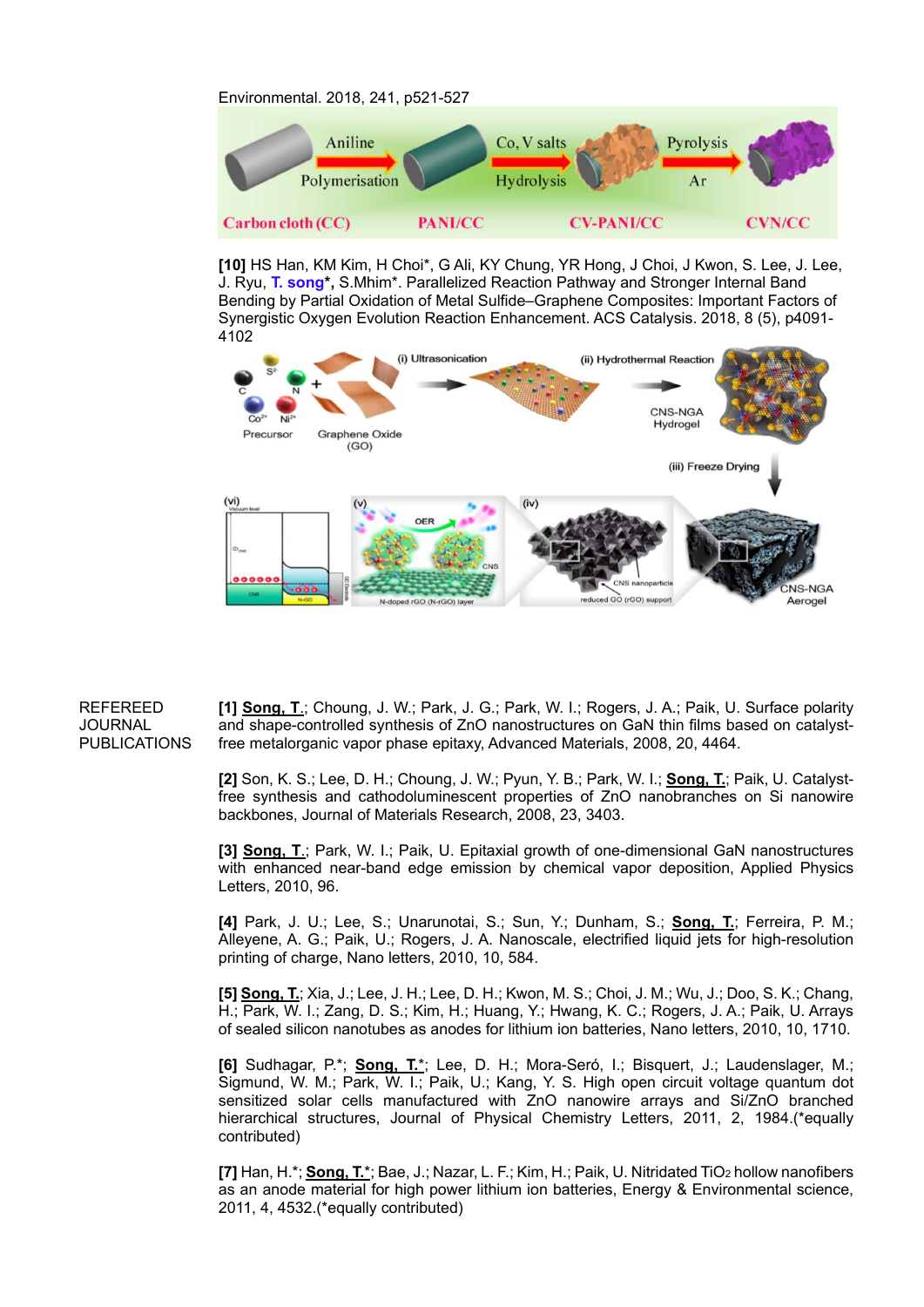**[8] Song, T.**; Lee, D. H.; Kwon, M. S.; Choi, J. M.; Han, H.; Doo, S. G.; Chang, H.; Park, W. I.; Sigmund, W.; Kim, H.; Paik, U. Silicon nanowires with a carbon nanofiber branch as lithiumion anode material, Journal of Materials Chemistry, 2011, 21, 12619.

**[9] Song, T.**; Cheng, H.; Choi, H.; Han, H.; Lee, D.; Yoo, D.; Kwon, M.; Choi, J.; Doo, S.; Chang, H.; Huang, Y.; Park, W.; Chung, Y.; Kim, H.; Rogers, J. A.; Paik, U. Si/Ge Double Layered Nanotube Array as Lithium Ion Battery Anode, ACS Nano, 2012, 6 (1), 303–309

**[10]** Park, H.\*; **Song, T.**\*; Han, H.; Devadoss, A.; Yuh, J.; Choi, C.; Paik, U., SnO2 encapsulated TiO<sub>2</sub> hollow nanofibers as anode material for lithium ion batteries, Electrochemistry Communications, 2012, 22 (0), 81-84. (\*equally contributed)

**[11] Song, T.**\*; Jeon, Y.\*; Samal, M.; Han, H.; Park, H.; Yi, D. K.; Choi, J. M.; Choi Y.; Paik. U., Ge inverse opal with porous wall as an anode for lithium ion batteries, Energy & Environmental science, 2012, 5, 9028-9033 (\*equally contributed)

**[12]** Han, H.\*; **Song, T.**\*; Lee, E.-K.; Devadoss, A.; Jeon, Y.; Chung, Y.-C.; Choi, Y.-M.; Jung, Y.-G.; Paik, U., Dominant factors governing the rate capability of TiO<sub>2</sub> nanotube anode for high power lithium ion batteries, ACS Nano, 2012, 6 (9), 8308–8315 (\*equally contributed)

**[13]** Park, K. T.; Xia Fan; Kim, S. W.; Kim, S. B.; **Song, T.**; Paik, U. and Park, W. I., Facile Synthesis of Ultrafine ZnO Nanotubes with Well-organized Hexagonal Nanowalls and Sealed Layouts: Applications for Lithium Ion Battery Anodes, Journal of Physical Chemistry C, 2013, 117 (2), 1037–1043

**[14]** Rodenas, P.\*; **Song, T.**\*; Sudhagar, P.; Marzari, G.; Han, H.; Badia-Bou, L.; Giménez, S.; Fabregat-Santiago F.; Mora-Seró, I.; Bisquert, J.; Paik, U.; Kang, Y. S., Quantum dot based heterostructures for unassisted photoelectrochemical hydrogen generation, Advanced Energy Materials, 2013, 3, 176-182 (\*equally contributed)

**[15]** Xu, S.; Zhang, Y.; Cho, J.; Lee, J.; Huang, X.; Jia, L.; Fan, J.; Su, Y.; Su, J.; Zhang, H.; Cheng, H.; Lu, B.; Yu, C.; Chuang, C.; Kim, T-I.; **Song, T.**; Shigeta, K.; Kang, S.; Dagdeviren, C.; Petrov, I.; Braun, P.; Huang, Y.\*; Paik, U.; Rogers, J.\*; Stretchable batteries with self-similar serpentine interconnects and integrated wireless recharging systems, Nature Communications, 2013, 4, 1543

**[16]** Yang, H.; **Song, T.**; Lee, S.; Han, H.; Devadoss, A.; Sigmund, W. and Paik U., Tin indium oxide/Graphene Nanosheet Nanocomposite as an Anode Material for Lithium Ion Batteries with Enhanced Lithium Storage Capacity and Rate Capability, Electrochimica Acta, 2013, 91, 275–281

**[17]** Han, H.; Sudhagar, P.; **Song, T.**; Jeon, Y.; Mora-Seró I.; Fabregat-Santiago F.; Paik, U.; Kang, Y. S.; Three dimensional-TiO<sub>2</sub> nanotube array photoanode architectures assembled on thin hollow nanofibrous backbone and their performance in quantum dot-sensitized solar cells, Chemical Communications, 2013,49, 2810-2812

**[18]** Choi, J.; Lee S.; Ha , J.; **Song T**.; Paik U.; Sol-Gel Nanoglues for Organic Binder-Free TiO2 Nanofiber Anode for Lithium Ion Batteries, Nanoscale, 2013, 5, 3230-3234

**[19]** Xia, F.; Kim, S. B.; Cheng, H., Lee, J. M., **Song, T.**, Huang, Y., Rogers, J., Paik, U., Park, W. I., Facile synthesis of free-standing silicon membranes with three-dimensional nanoarchitecture for anodes of lithium ion batteries, Nano Letters, 2013, 13, 3340–3346

**[20]** Yang, H.; **Song, T.**; Devadoss, A.; Han, H.; Park, H.; Sigmund, W.; Kwon K.; Paik U., Polyaniline/Polyoxometalate Hybrid Nanofibers as Cathode for Lithium Ion Batteries with Improved lithium storage capacity, Journal of Physical Chemistry C, 2013, 117, 17376-17381

**[21]** Devadoss, A.; Han, H.; **Song T.**; Kim, Y.; Paik, U.; Gold Nanoparticles-composite nanofibers for enzymatic electrochemical sensing, Analyst, 2013,138, 5025-5030

**[22]** Park, H.\*; **Song, T.**\*; Han, H.; Paik, U., Electrospun Li<sub>4</sub>Ti<sub>5</sub>O<sub>12</sub> Nanofibers Sheathed with Conductive TiN/TiOxNy Layer as an Anode Material for High Power Li-ion Batteries, Journal of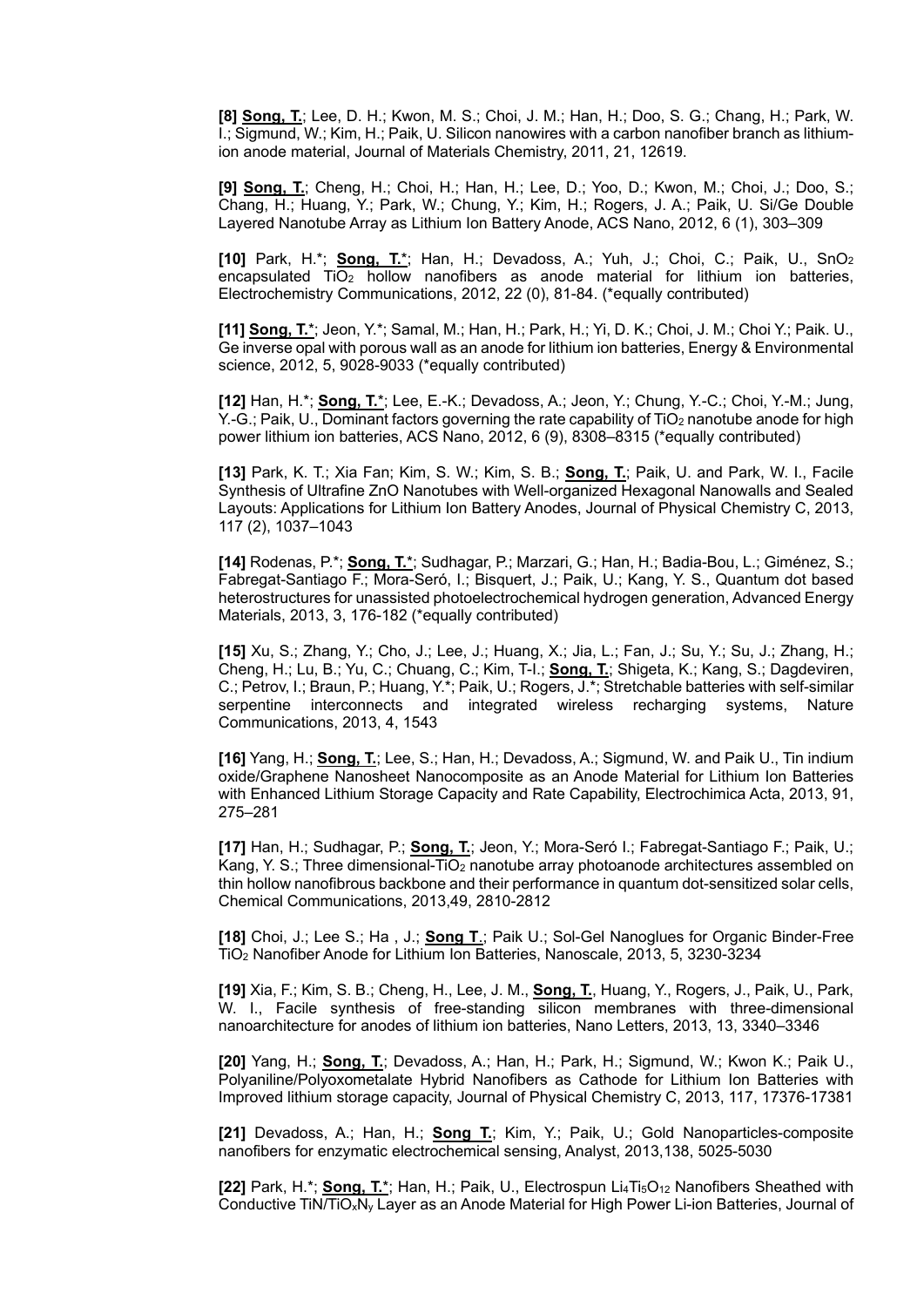Power Sources, 2013, 244, 726–730 (\*equally contributed)

**[23]** Lee, S.; Ha, J.; Jo, S.; Choi, J.; **Song, T**.; Park, W.; Rogers, J.; Paik, U., Lego-like Assembly of Peelable, Deformable Components for Electronic Circuits, NPG Asia Materials, 2013, 5, e66

**[24]** Lee, S.; Ha, J., Choi, J., **Song, T.**; Lee, J.W.; Paik, U., 3D Cross-linked Nanoweb Architecture of Binder-free TiO<sub>2</sub> Electrodes for Lithium Ion Batteries, ACS Applied Materials & Interfaces, 2013, 5, 11525–11529

**[25] Song, T.**; Jeon, Y. \*; Paik, U., Si nanotubes array sheathed with SiN/SiO<sub>x</sub>N<sub>y</sub> layer as an anode material for lithium ion batteries, Journal of Electroceramics, 2014, 32, 66-71

**[26] Song, T.**; Kil, K.; Jeon, Y.; Lee, S.; Shin, W.; Chung B.; Kwon, K.; Paik, U., Nitridated Si-Ti-Ni shape memory alloy as an anode for Li rechargeable batteries, Journal of Power Sources, 2014, 253, 282–286

**[27]** Kim, J.H.; Lee, S.; Lee, J.W.; **Song, T.**; Paik, U., 3D-interconnected Nanoporous RGO-CNT Structure for Supercapacitors Application, Electrochimica Acta, 2014, 125, 536-542

**[28]** Choi, J.; Sudhagar, P.; Lakshmipathiraj, P.; Lee, J.; Devadoss, A.; Lee, S.; **Song, T.**; Hong, S.; Eito, S.; Terashima, C.; Han, T.; Kang, K.; Fujishima, A.; Kang, Y.; Paik, U., Threedimensional wide-pore  $Gd- TiO<sub>2</sub>$  fibrous photoelectrodes for efficient visible light driven photocatalytic performance, RSC Advances, 2014,4, 11750-11757

**[29] Song, T.**; Hu, L.; Paik, U., One-dimensional Si Nanostructures for Li Ion Batteries, Journal of Physical Chemistry Letters, 2014, 5, 720–731

**[30] Song, T.**; Cheng, H.; Town, K.; Park, H.; Black, R.; Lee, S.; Sun, H. Y.; Park, W. I.; Huang, Y.; Rogers, J. A.; Nazar, L. F.; Paik, U., Electrochemical properties of Si-Ge hetero-structures as an anode material for lithium ion batteries, Advanced Functional Materials, 2014, 24, 1458- 1464

**[31]** Park, H\*.; **Song, T.**\*, Tripathi, R.; Lee, S.; Nazar, L.; Paik, U., Li2MnSiO4/Carbon Nanofiber Cathodes for Li-ion Batteries, Ionics, Online publication (\*equally contributed)

**[32] Song, T.**; Han, H.; Choi, H.; Lee, J. W.; Park, H.; Lee, S.; Park, W. I.; Kim, S.; Liu, L.; Paik, U., TiO2 Nanotubes Branched Tree on Carbon Nanofiber Nanostructure as an Anode for High Energy and Power Lithium Ion Batteries, Nano Research, 2014, 7, 491 - 501

**[33]** Kim, J.\*; **Song, T.**\*; Park, H; Paik, U., Synthesis of Li2MnSiO4-Graphene Composite and Its Electrochemical Performances as a Cathode Material for Lithium Ion Batteries, Journal of Nanoscience and Nanotechnology, 14(10), 7898-7902 (\*equally contributed)

**[34]** Sudhagar, P.\*; Devadoss, A.\*; **Song, T.\***; Lakshmipathiraj, P.; Han, H.; Lysak, V. V.; Terashima, C.; Nakata, K.; Fujishima, A.; Paik, U.; Kang, Y. S., Enhanced photocatalytic performance at a Au/N–TiO2 hollow nanowire array by a combination of light scattering and reduced recombination, Physical Chemistry Chemical Physics 2014, 16, (33), 17748-17755. (\*equally contributed)

**[35]** Haro, M.\*; **Song, T.**\*; Guerrero, A.; Bertoluzzi, L.; Bisquert, J.; Paik, U.; Garcia-Belmonte, G. Germanium coating boosts lithium uptake in Si nanotube battery anodes, Physical Chemistry Chemical Physics, 2014, 16, (33), 17930-17935. (\*equally contributed)

**[36]** Zhang, G.; Wu, H. B.; **Song, T.**; Paik, U.; Lou, X. W. TiO2 Hollow Spheres Composed of Highly Crystalline Nanocrystals Exhibit Superior Lithium Storage Properties, Angewandte Chemie International Edition 2014, 126, (46),12798-12801.

**[37]** Park, H.; Wu, H.B.; **Song,T.;** Lou, X.W.; Paik, U., Porosity-Controlled TiNb2O7 Microspheres with Partial Nitridation as A Practical Negative Electrode for High-Power Lithium-ion Batteries, Advanced Energy Materials, 2015, 5.

**[38]** L. Liu\*, **T. Song\***, H. Han, H. Park, J. Xiang, Z. Liu, Y. Feng, and U. Paik., Electrospun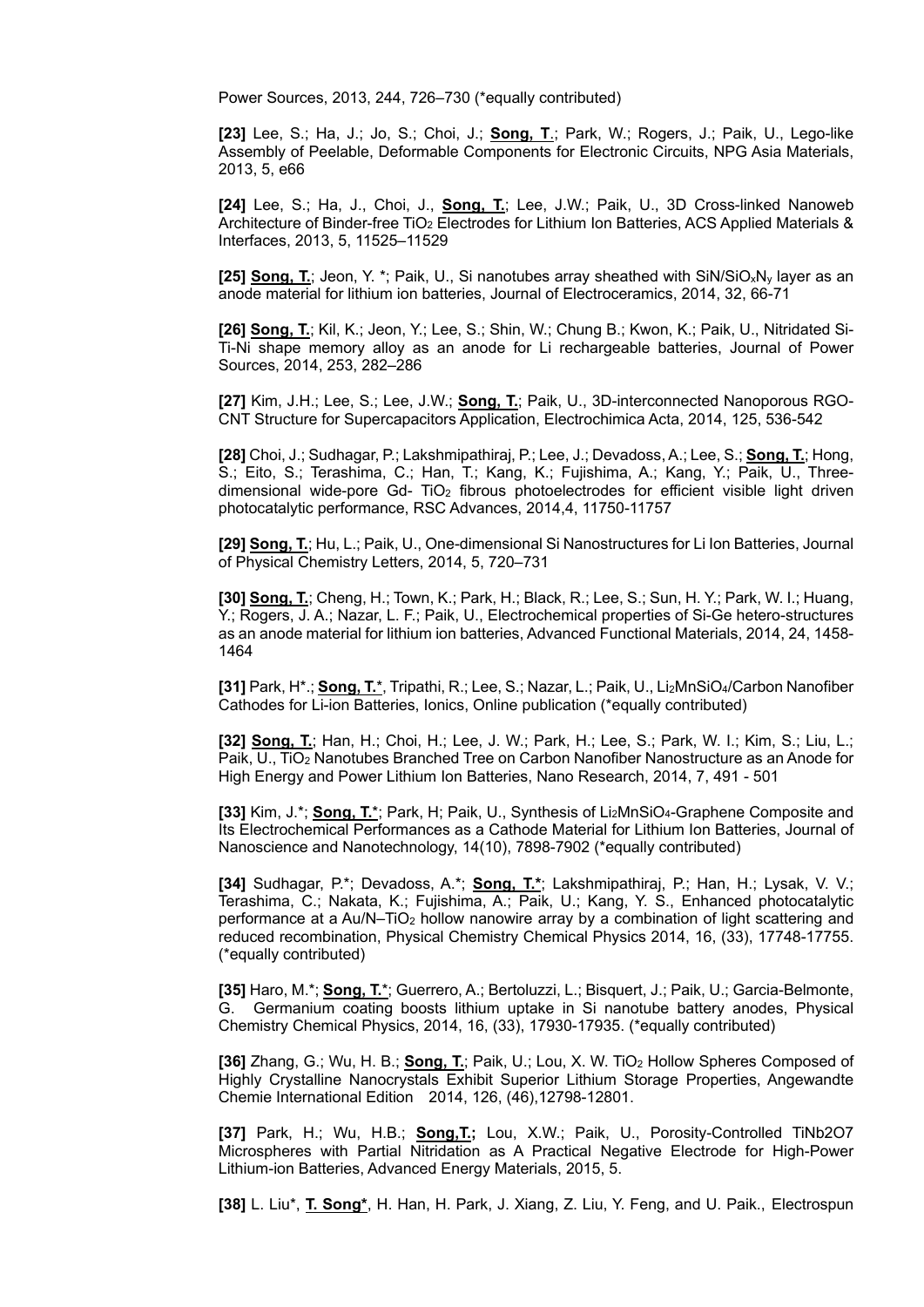Sn-doped  $LiTi<sub>2</sub>(PO<sub>4</sub>)<sub>3</sub>/C$  nanofibers for ultra-fast charging and discharging, Journal of Materials Chemistry A, 2015, 3, 10395-10402 (\*equally contributed)

**[39]** Han, H., Park, H., Kil, K.C., Jeon, Y., Ko, Y., Lee, C., Kim, M., Cho, C.-W., Kim K., Paik, U., **Song, T. \***, Microstructure control of the graphite anode with a high density for Li ion batteries with high energy density, Electrochimica Acta, 2015, 166, 367-371

**[40]** Park, H.; **Song,T.**; Paik, U., Porous TiNb2O7 Nanofibers decorated with conductive Ti1 xNbxN bumps as a High Power Anode Material for Li-ion Batteries, Journal of Materials Chemistry A, 2015, 3, 8590-8596

**[41]** Sudhagar, P.\*; **Song, T.\***; Devadoss, A.; Lee, J. W.; Haro, M.; Terashima, C.; Lysak, V. V.; Bisquert, J.; Fujishima, A.; Gimenez, S.; Paik, U., Modulating the interaction between gold and TiO2 nanowires for enhanced solar driven photoelectrocatalytic hydrogen generation, Physical Chemistry Chemical Physics, 2015, 17, 19371 (\*equally contributed)

**[42]** L. Liu\*, **T. Song\***, H. Han, H. Park, J. Xiang, Z. Liu, Y. Feng, and U. Paik., Electrospun porous lithium manganese phosphate–carbon nanofibers cathode material for lithium ion batteries, Journal of Materials Chemistry A, 2015, 3, 17713 (\*equally contributed)

**[43]** J. Wan, **T. Song**, C. Flox, J. Yang, Q. Yang, X. Han, Advanced Nanomaterials for Energy-Related Applications, Journal of Nanomaterials, 2015, Article ID 564097

**[44] Song,T.**; Graphene – tapered ZnO nanorods array as a flexible antireflection layer, Journal of Nanomaterials, 2015, Article ID 925863

**[45]** J.H. Kim, S. Lee, J. Choi, **T. Song**, U. Paik, H. Han, H. Park, J. Xiang, Z. Liu, Y. Feng, and U. Paik., Stackable, Three Dimensional Carbon-Metal Oxide Composite for High Performance Supercapacitors, Journal of Materials Chemistry A, 2015,3, 20459-20464

**[46]** Xia, F., Kwon, S., Lee, W.W., Liu, Z., Kim, S., **Song, T.**, Choi, K.J., Paik, U., Park, W.I., Graphene as an Interfacial Layer for Improving Cycling Performance of Si Nanowires in Lithium-Ion Batteries, Nano Letters, 2015, 15, 6658−6664

**[47] Song, T.**, Choi, J., Paik, U., Freestanding rGO-SWNT-STN Composite Film as an Anode for Li Ion Batteries with High Energy and Power Densities, Nanomaterials, 2015, 5, 2380-2390

**[48]** Kim, J. H., Lee, S., Choi, J., **Song, T.**, Paik, U., Stackable, three dimensional carbon– metal oxide composite for high performance supercapacitors, Journal of Materials Chemistry A, 2015, 3, 20459

**[49] Song, T.**, Paik, U., TiO2 as an active or supplemental material for lithium batteries, nanomaterials, Journal of Materials Chemistry A, 2016, 4, 14

**[50]** Choi, H., Shin, D., Yeo, B.C., **Song, T.**, Han, S.S., Park, N., Kim, S., Simultaneously controllable doping sites and the activity of a W-N co-doped  $TiO<sub>2</sub>$  photocatalyst, ACS Catalysis, 2016, 6, 2745−2753

**[51]** P. Sudhagar, I. Herraiz-Cardona, H. Park, **T. Song**, S. H. Noh, S. Gimenez, I. M. Sero, F. Fabregat-Santiago, J. Bisquert, C. Terashima, U. Paik, Y. S. Kang, A. Fujishima, T. H. Han, Exploring Graphene Quantum Dots/TiO2 interface in photoelectrochemical reactions: Solar to fuel conversion, Electrochimica Acta, 2016, 187, 249−255

**[52]** Z. Liu\*, **Song, T.\***, J. H. Kim, Z. Li, J. Xiang, T. Lu, U. Paik, Partially reduced SnO2 nanoparticles anchored on carbon nanofibers for high performance sodium-ion batteries, Electrochemistry Communications, 2016, 72, 91−95 (\*equally contributed)

**[53]** Y. Jeon, X. Han, K. Fu, J. Dai, J. H. Kim, L. Hu, **Song, T.\***, U. Paik\*, Flash-Induced Reduced Graphene Oxide as Sn Anode Hosts for High Performance Sodium Ion Batteries, Journal of Materials Chemistry A, 2016,4, 18306-18313 (\*corresponding authors)

**[54]** J. Choi, P. Sudhagar, J. H. Kim, J. Kwon, J. Kim, C. Terashima, A. Fujishima, **T Song\***, U. Paik\*, WO3/W:BiVO4/BiVO4 graded photoabsorber electrode for enhanced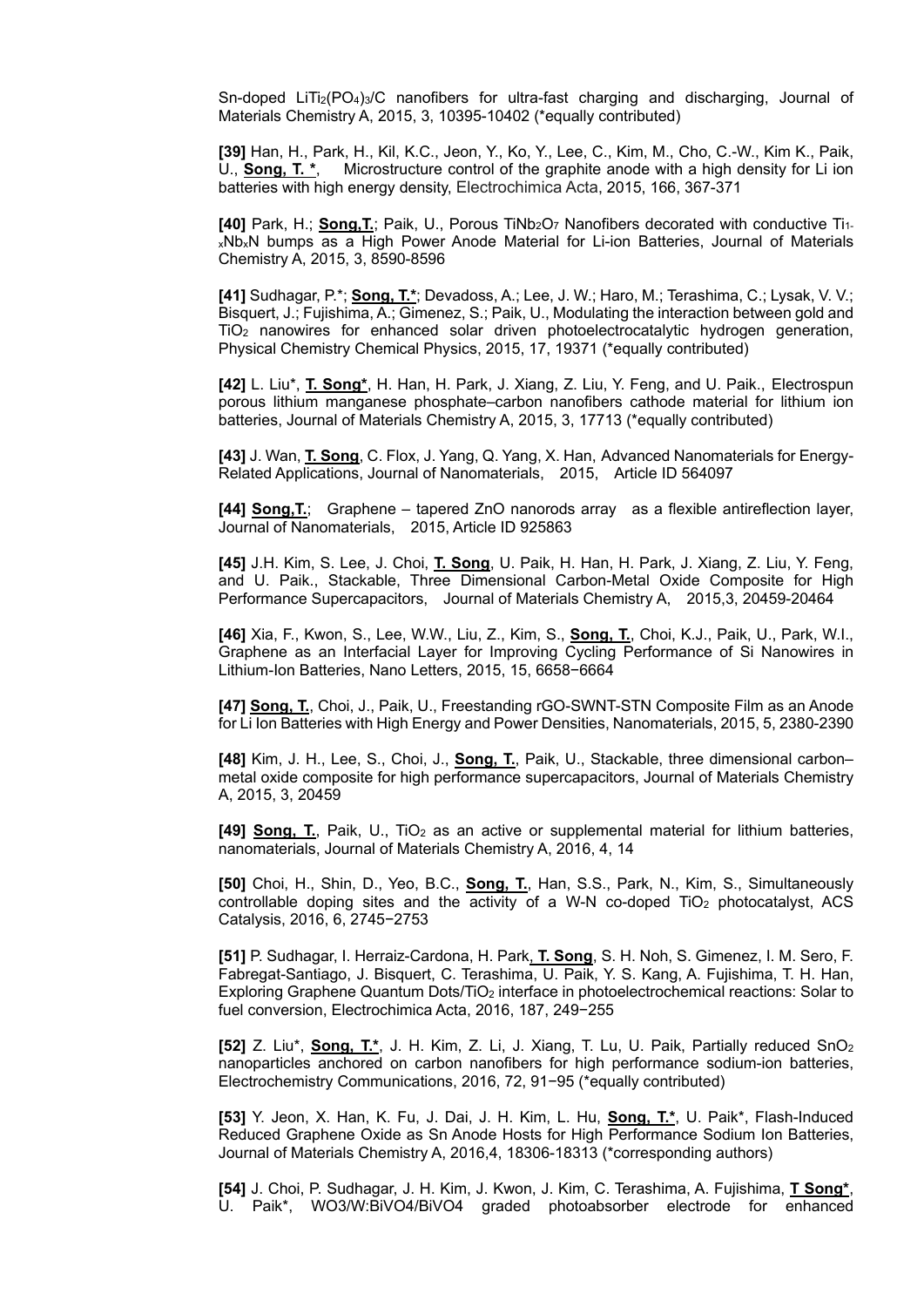photoelectrocatalytic solar light driven water oxidation, Physical Chemistry Chemical Physics, 2017,19, 4648-4655 (\*corresponding authors)

**[55]** S. Khan, H. Cho, D. Kim, S. S. Han, K. H. Lee, S. Cho\*, **T. Song\***, H. Choi\*, Defect engineering toward strong photocatalysis of Nb-doped anatase TiO2: Computational predictions and experimental verifications, Applied Catalysis B: Environmental, 2017,206, 520-530 (\*corresponding authors)

**[56]** H. Park, D. H. Shin, **Song, T.\***, W. Park\*, U. Paik\*, Synthesis of Hierarchically Porous TiNb2O7 Nanotubes with Controllable Porosity and Their Application in High Power Li-Ion Batteries, Journal of Materials Chemistry A, 2017, A 5 (15), 6958-6965 (\*corresponding authors)

**[57]** Z. Liu, T. Lu, **T Song**, X. Yu, X. Lou, U. Paik\*, Structure-designed synthesis of FeS2@ C yolk-shell nanoboxes as a high-performance anode for sodium-ion batteries, Energy & Environmental Science, Accepted

**[58]** H. Cho, H. Son, D. Kim, M. Lee, S. Boateng, H Han, K. M. Kim, S. Kim, H. Choi**\***, **T. Song\***, K. H. Lee**\***, Impact of Mg-Doping Site Control in the Performance of Li4Ti5O12 Li-Ion Battery Anode: First-Principles Predictions and Experimental Verifications, Journal of Physical Chemistry C, Accepted (\*corresponding authors)

**[59]** F. Hu, **T. Song\***, Application of Functionalized Ether in Lithium Ion Batteries, RSC Advances,

**[60]** A. Indra, U. Paik, **T. Song\***, Boosting Electrochemical Water Oxidation with Metal Hydroxide Carbonate Templated Prussian Blue Analogues Batteries, RSC Advances,

**[61]** J. Choi, P.J. Kim, J. Seo, J. Kwon, S. Lee, **T. Song\***, Environmentally-harmless polylactic acid-polyethylene glycol binder for deformable ceramic green body, RSC Advances,

**[62]** HS. Han, K. Kim, CW. Lee, C. S. Lee, R. Pawar, J. Jones, YR Hong, J. Ryu, **T. Song**, S. Kang, H. Choi and S. Mhin, Few-layered metallic  $1T-M \text{OS}_2/T \text{IO}_2$  with exposed (001) facets: two-dimensional nanocomposites for enhanced photocatalytic activities, Physical Chemistry Chemical Physics,

**[63]** J. Xiang, **T. Song\***, One-pot synthesis of multicomponent (Mo, Co) metal sulfide/carbon nanoboxes as anode materials for improving Na-ion storage, ChemComm,

**[64]** J. Choi, Patrick J. Kim, J. Seo, J. Kwon, S. Lee, **T. Song\***, Toward Functional 3D Architectured Platform: Advanced Approach to Anchor Functional Metal Oxide onto 3D Printed Scaffold, Advanced Engineering Materials,

**[65]** S. Dutta, A. Indra, Y. Feng, **T. Song**, U. Paik\*, Self-Supported Nickel Iron Layered Double Hydroxide-Nickel Selenide Electrocatalyst for Superior Water Splitting Activity. ACS Applied Materials & Interfaces, 2017, 9, 33766-33774.

**[66]** K. You, J. Seo, P. J. Kim, **T. Song\***, Control of Tungsten Protrusion with Surface Active Agent during Tungsten Chemical Mechanical Polishing. ECS Journal of Solid State Science & Technology, 2017, 6, P822-NaN.

**[67]** H. Park, J. Kwon, H. Choi, **T. Song\***, U. Paik\*, Microstructural control of new intercalation layered titanoniobates with large and reversible d-spacing for easy Na+ ion uptake. Science Advances, 2017, 3, 1-10.

**[68]** H. Park, D. Shin, U. Paik, **T. Song\***, Dielectric Polarization of a High-Energy Density Graphite Anode and Its Physicochemical Effect on Li-Ion Batteries. Industrial and Engineering Chemistry Research, 2017, 56, 13776.

**[69]** J. Xiang, **T. Song\***, U. Paik\*, Rational design of Au dotted Co3O4 nanosheets as an efficient bifunctional catalyst for Li-oxygen batteries. RSC Advances, 2017, 7, 51652.

**[70]** K. Kim, **T. Song\***, K. Lee, J. Seo, Communication — Reduction of friction force between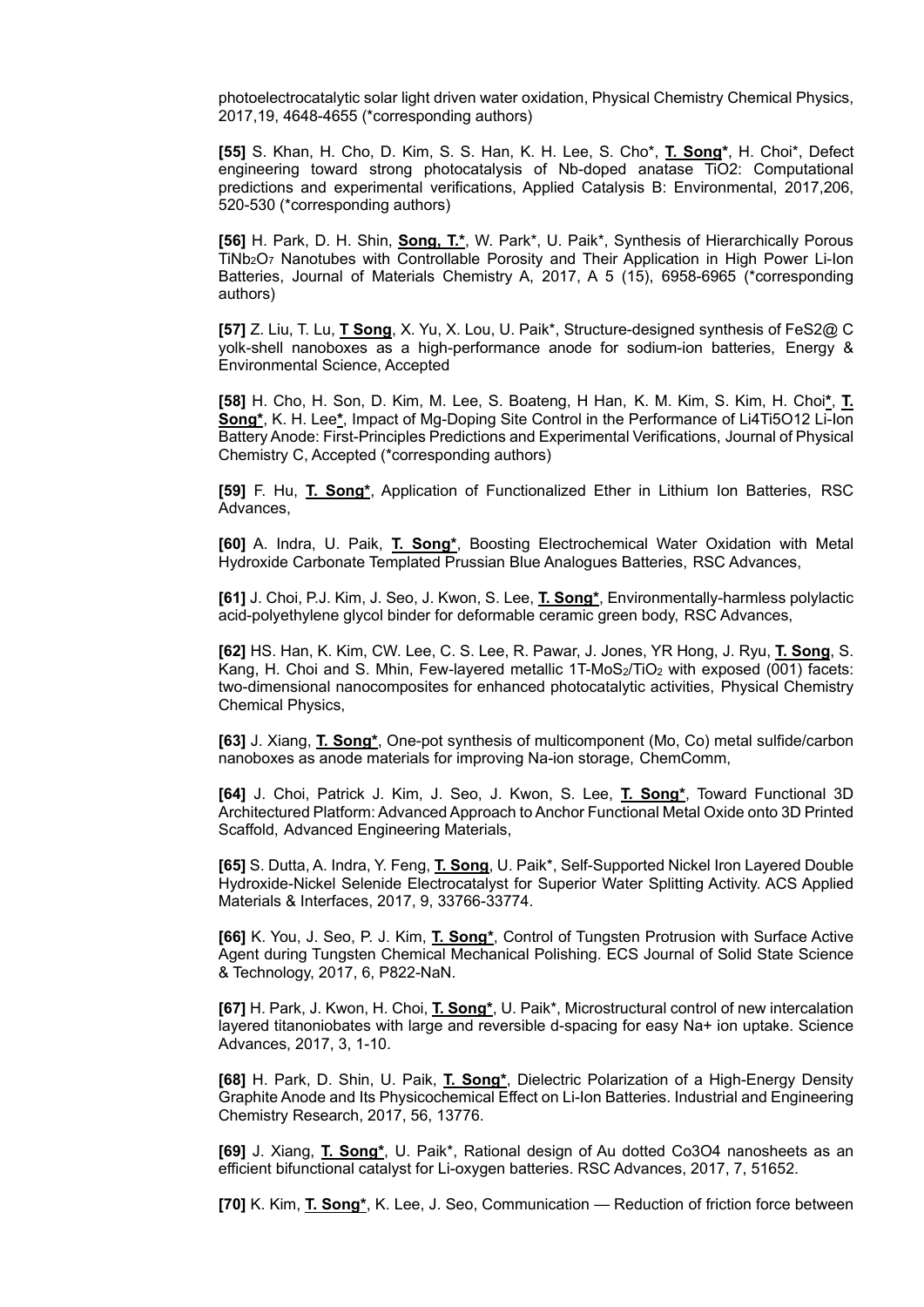ceria and SiO2 for low dishing in STI CMP. ECS Journal of Solid State Science and Technology, 2017, 6, P752.

**[71]** J. Kim, Y. Jung, S. Hwang, Y. Kim, D. Shin, **T. Song\***, U. Paik\*, LiCl-LiI molten salt electrolyte with bismuth-lead positive electrode for liquid metal battery. JOURNAL OF POWER SOURCES, 2018, 377, p87-92.

**[72]** K. Kim, S. So, S. Cho, M. Lee, K. You, **T. Song\***, K. Lee, J. Moon, Fenton-Like Reaction between Copper Ions and Hydrogen Peroxide for High Removal Rate of Tungsten in Chemical Mechanical Planarization. ECS JOURNAL OF SOLID STATE SCIENCE AND TECHNOLOGY, 2018, 7, P91-NaN.

**[73]** H. Han, Y. Jeon, Z. Liu, **T. Song\***, Highly Graphitic Carbon Nanofibers Web as a Cathode Material for Lithium Oxygen Batteries. APPLIED SCIENCES-BASEL, 2018, 8, undefined.

**[74]** M. Z. Ansari, S. A. Ansari, N. Parveen, M. H. Cho, **T. Song\***, Lithium ion storage ability, supercapacitor electrode performance, and photocatalytic performance of tungsten disulfide nanosheets. New Journal of Chemistry, 2018, 42, p5859-5867.

**[75]** K. Kim, K. Lee, S. So, S. Cho, M. Lee, K. You, J. Moon, **T. Song\***. Communication— Selective Adsorption of PEG on SiO2 for High Removal Selectivity in Tungsten CMP. ECS Journal of Solid State Science and Technology. 2018, 7(3), p132-4

**[76]** Z. Liu, **T. Song\***, U. Paik. Communication—Sb-based electrode materials for rechargeable batteries. Journal of Materials Chemistry A. 2018, 6 (18), p8159-8193.

**[77]** Z. Liu, F. Hu, J. Xiang, C. Yue, D. Lee, **T. Song\***. A Nano-Micro Hybrid Structure Composed of Fe7S8 Nanoparticles Embedded in Nitrogen-Doped Porous Carbon Framework for High-Performance Lithium/Sodium-Ion Batteries. Particle & Particle Systems Characterization. 2018, 35 (8), p1800163.

**[78]** H. Choi, SI. Moon, **T. Song\***, S. Kim. Hydrogen-free defects in hydrogenated black TiO2. Physical Chemistry Chemical Physics. 2018, 20, p19871.

**[79]** H. Han, Y. Jeon, Z. Liu, **T. Song\***, Highly Graphitic Carbon Nanofibers Web as a Cathode Material for Lithium Oxygen Batteries. Applied Sciences. 2018, 8 (2), p209

**[80]** H Park, J Kwon, H Choi, D Shin, **T. Song\***, XWD Lou. Unusual Na+ Ion Intercalation/Deintercalation in Metal-Rich Cu1.8S for Na-Ion Batteries. ACS nano. 2018, 12 (3), p2827-2837

**[81]** HS Han, KM Kim, H Choi\*, G Ali, KY Chung, YR Hong, J Choi, J Kwon, S. Lee, J. Lee, J. Ryu, **T. song\*,** S.Mhim\*. Parallelized Reaction Pathway and Stronger Internal Band Bending by Partial Oxidation of Metal Sulfide–Graphene Composites: Important Factors of Synergistic Oxygen Evolution Reaction Enhancement. ACS Catalysis. 2018, 8 (5), p4091- 4102

**[82**] H Park, D Lee, **T. Song\***. Synthesis of carboxymethyl cellulose lithium by weak acid treatment and its application in high energy-density graphite anode for Li-ion batteries. Industrial & Engineering Chemistry Research. 2018, 57(27), p8895

**[83]** A Indra, **T. Song**, U Paik. Metal Organic Framework Derived Materials: Progress and Prospects for the Energy Conversion and Storage. Advanced Materials. 2018, 30 (39), p1705146

**[84]** I Jang, S Kim, C Kim, H Yoon, **T. Song\***. Enhancement of oxygen reduction reaction through coating a nano-web-structured La0.6Sr0.4Co0.2Fe0.8O3-δ thin-film as a cathode/electrolyte interfacial layer for lowering the operating temperature of solid oxide fuel cells. Journal of Power Sources. 2018, 392, p123-128

**[85]** J Choi, **T. Song\***, J Kwon, S Lee, H Han, N Roy, C Terashima, A Fujishima. U. Paik, S. Pitchaimuthu. WO3 nanofibrous backbone scaffolds for enhanced optical absorbance and charge transport in metal oxide (Fe2O3, BiVO4) semiconductor photoanodes towards solar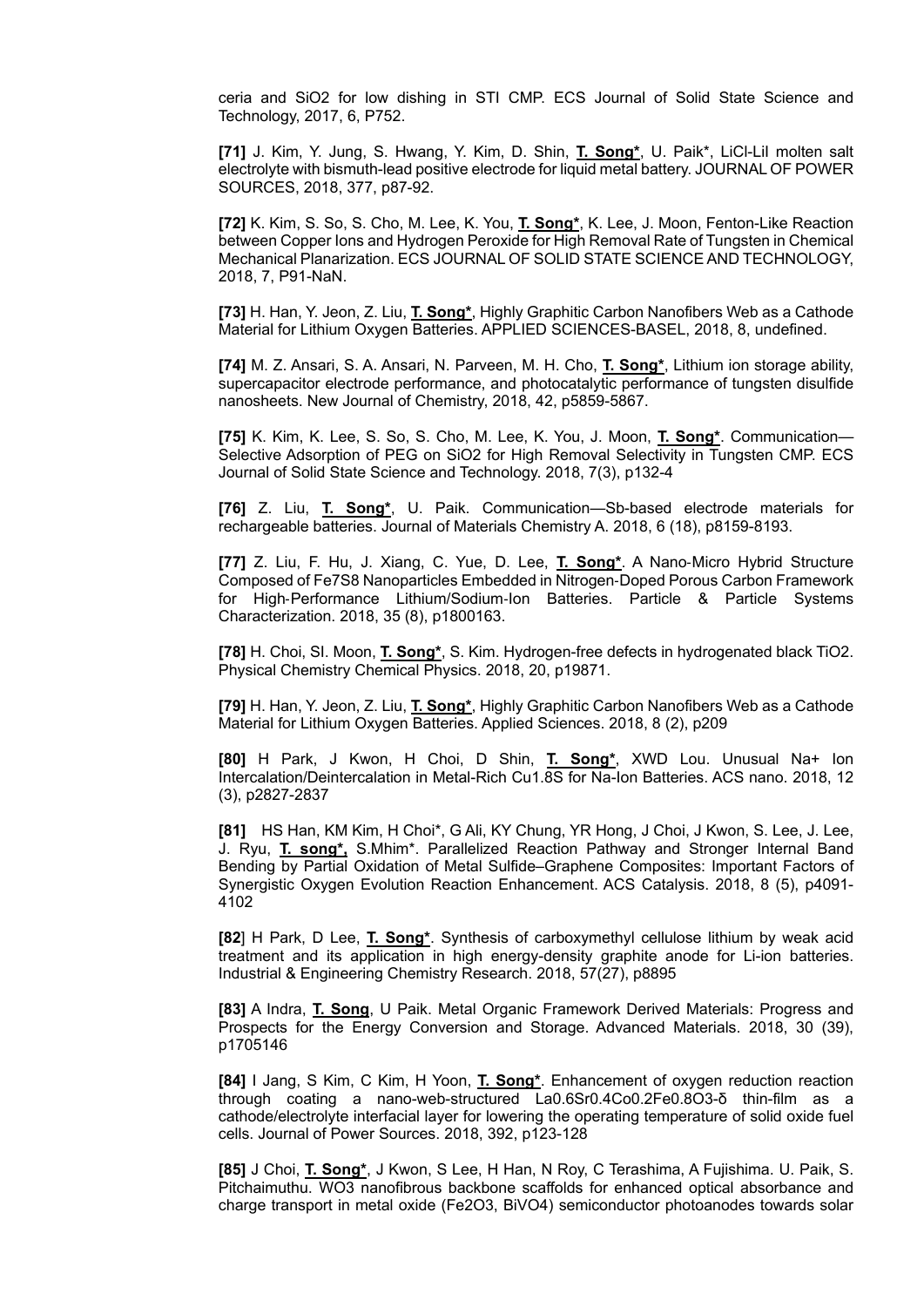fuel generation. Applied Surface Science. 2018, 447, p331-337

**[86]** F Hu, Z Liu, C Yue, J Xiang, **T. Song\***. Facile fabrication of flower-like C@α-Mo2C hybrids with enhanced energy storage properties. ChemistrySelect. 2018, 3 (28), p8395-8401

**[87]** J Xiang, Z Liu, **T. Song\***. Bi@C nanoplates derived from (BiO)2CO3 as an enhanced electrode material for lithium/sodium-ion batteries. ChemistrySelect. 2018, 3 (31), p8973-8979

**[88]** WJ Chang, SH Kim, J Hwang, J Chang, D won Yang, SS Kwon, JT Kim, W. Lee, H. Park, **T. song** I. Lee, D. Whang, W. Park. Controlling electric potential to inhibit solid-electrolyte interphase formation on nanowire anodes for ultrafast lithium-ion batteries. Nature communications. 2018, 9 (1), p3461

**[89]** J Xiang, Z Liu, **T. Song\***. Hierarchical iron sulfide-graphene nanocubes consisting of multiple nanoparticles with superior sodium ion storage properties. Electrochimica Acta. 2018, 25 283, p683-690

**[90]** YR Hong, S Mhin, J Kwon, WS Han, **T. Song\***, HS Han. Synthesis of transition metal sulfide and reduced graphene oxide hybrids as efficient electrocatalysts for oxygen evolution reactions. Royal Society Open Science. 2018, 5 (9), p180927

**[91]** C Yue, Z Liu, WJ Chang, WI Park, **T. Song\***. Hollow C nanobox: An efficient Ge anode supporting structure applied to high-performance Li ion batteries. Electrochimica Acta. 2018, 290, p236-243

**[92]** S Dutta, A Indra, HS Han, **T. Song\***. An intriguing pea-like nanostructure of cobalt phosphide on molybdenum carbide incorporated nitrogen-doped carbon nanosheets for efficient electrochemical water Splitting. ChemSusChem. 2018, 11 (22), p3956-3964

**[93]** J Xiang, Z Liu, **T. Song\***. Sandwich-like graphene-Bi2S3 hybrid derived from (BiO) 2CO3 nanosheets as advanced anode materials for lithium/sodium ion batteries. Journal of Alloys and Compounds. 2018, 768, p426-432

**[94]** Z Liu, C Yue, C Chen, J Xiang, F Hu, D Lee, D Shin, S Sun, L Hu, **T. Song\***. A selfbuffering structure for application in high-performance sodium-ion batteries. Energy Storage Materials. 2018, 15, p242-248

**[95]** S Dutta, Z Liu, HS Han, A Indra, **T. Song\***. Electrochemical energy conversion and storage with zeolitic imidazolate framework derived materials: A Perspective. ChemElectroChem. 2018, 5 (23), p3571-3588

**[96]** S Dutta, A Indra, Y Feng, HS Han, **T. Song\***. Promoting Electrocatalytic Overall Water Splitting with Nanohybrid of Transition Metal Nitride-Oxynitride. Applied Catalysis B: Environmental. 2019, 241, p521-527

**[97]** Y Feng, HS Han, KM Kim, S Dutta, **T. Song**\* Self-templated Prussian blue analogue for efficient and robust electrochemical water oxidation. Journal of Catalysis. 2019. 369, p168- 174

**[98]** Y Hong, S Mhin, K Kim, WS Han, H Choi, G Ali, KY Chung, HJ Lee, SI Moon, S Dutta, S Sun, YG Jung, **T. Song**\*, HS Han\* Electrochemically activated cobalt nickel sulfide for an efficient oxygen evolution reaction: partial amorphization and phase control. Journal of Materials Chemistry A. 2019

**[99]** H Park, D Lee, **T. Song\*** High capacity monoclinic Nb2O5 and semiconducting NbO2 composite as high-power anode material for Li-Ion batteries. Journal of Power Sources. 2019. 414, p377-382

**[100]** K Park, S Myeong, D Shin, CW Cho, SC Kim, **T. Song\*** Improved swelling behavior of Li ion batteries by microstructural engineering of anode. Journal of Industrial and Engineering Chemistry. 2019, 71, p270-276

**[101]** H Han, Y Hong, J Woo, S Mhin, K Kim, J Kwon, H Choi\*, Y Chung\*, **T. Song\***